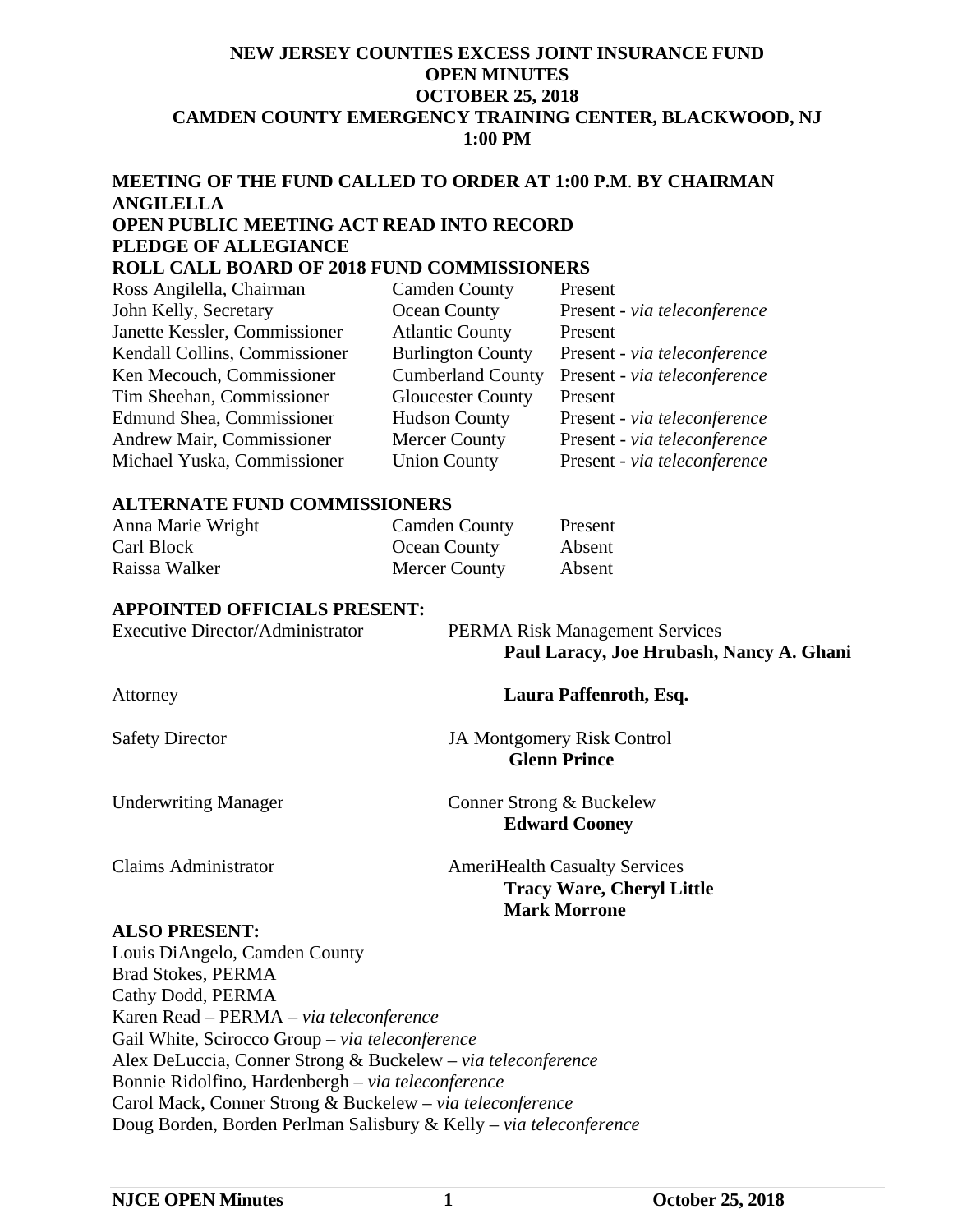**MINUTES:** Open and Closed Minutes of October 25, 2018.

**MOTION TO APPROVE OPEN AND CLOSED MINUTES FROM OCTOBER 25, 2018 AS PRESENTED:** 

 Moved: Chairman Angilella Second: Commissioner Kelly Roll Call Vote: Unanimous

**CORRESPONDENCE:**

NONE

# **EXECUTIVE DIRECTOR'S REPORT:**

**2019 BUDGET:** Executive Director said a sub-committee comprised of Commissioners Kelly, Shea and Sheehan met via teleconference on October 16<sup>th</sup> to review the preliminary 2019 Budget. The proposed Budget is \$22,997,729 representing a 7.1% increase over last year and a summary review was provided on the budget as follows:

**Claims Loss Funds (lines 1-5) –** Fund Actuary is projecting a 12% increase to the loss funds for 2019. Except for minor exposure changes, this increase is caused entirely by NJCE taking responsibility for property claims up to \$250K or \$500k less the \$100,000 underlying retention. As previously discussed and per the Board's direction, the property self-insured retention (SIR) will increase from \$100,000 to \$250,000 and will be funded at the NJCE level instead of adding this additional exposure to the underlying Commission and stand-alone County members.

**Excess Premiums (lines 9-14) –** Underwriting Manager reported Zurich, the Fund's Excess Property carrier, has indicated a 5% rate increase based on property losses and consistently high loss ratios over the past three years. Underwriting Manager reported favorable renewals with incumbent carriers for casualty and workers' compensation coverage. Underwriting Manager said pollution is undergoing a marketing effort since the carrier has noted coverage for mold will likely be decreased. While members of the Fund have seen minimal, if any, claims related to mold, Underwriting Manager said the marketplace is experiencing the opposite and would like to secure appropriate coverage for this exposure. Underwriting Manager will continue to actively negotiate rates to ensure long-term stability and report further at the next meeting.

**Expenses, Fees & Contingency (lines 22-36)** – Executive Director said the overall 2% increase on professional fees are budgeted to reflect cost of living wage; however, as a reminder, the Board confirms appointments and compensation at the annual February Reorganization meeting. Executive Director reported line items *#33 Underwriting Data Consolidation* and *#34 Payroll Audit* were introduced during the 2017 budget process reflect a progressive initiative to obtain consistent and ratable data through payroll audits, property appraisals and an underwriting data system. Property Appraisals will most likely be a 2020 initiative.

**Ancillary Coverages (lines 43-49) –** Executive Director said the NJCE acts as a pass through for optional Ancillary coverages, which are purchased individually by each County and their autonomous agencies. Underwriting Manager is also actively negotiating these coverages for renewal.

**MOTION TO INTRODUCE ON FIRST READING THE 2019 BUDGET AND TO SCHEDULE A PUBLIC HEARING ON NOVEMBER 15, 2018 AT 1:00PM AT THE CAMDEN COUNTY EMERGENCY TRAINING CENTER, BLACKWOOD, NJ:** 

| Moved:          | Chairman Angilella          |
|-----------------|-----------------------------|
| Second:         | <b>Commissioner Kessler</b> |
| Roll Call Vote: | Unanimous                   |

**NJCE OPEN Minutes 2 October 25, 2018**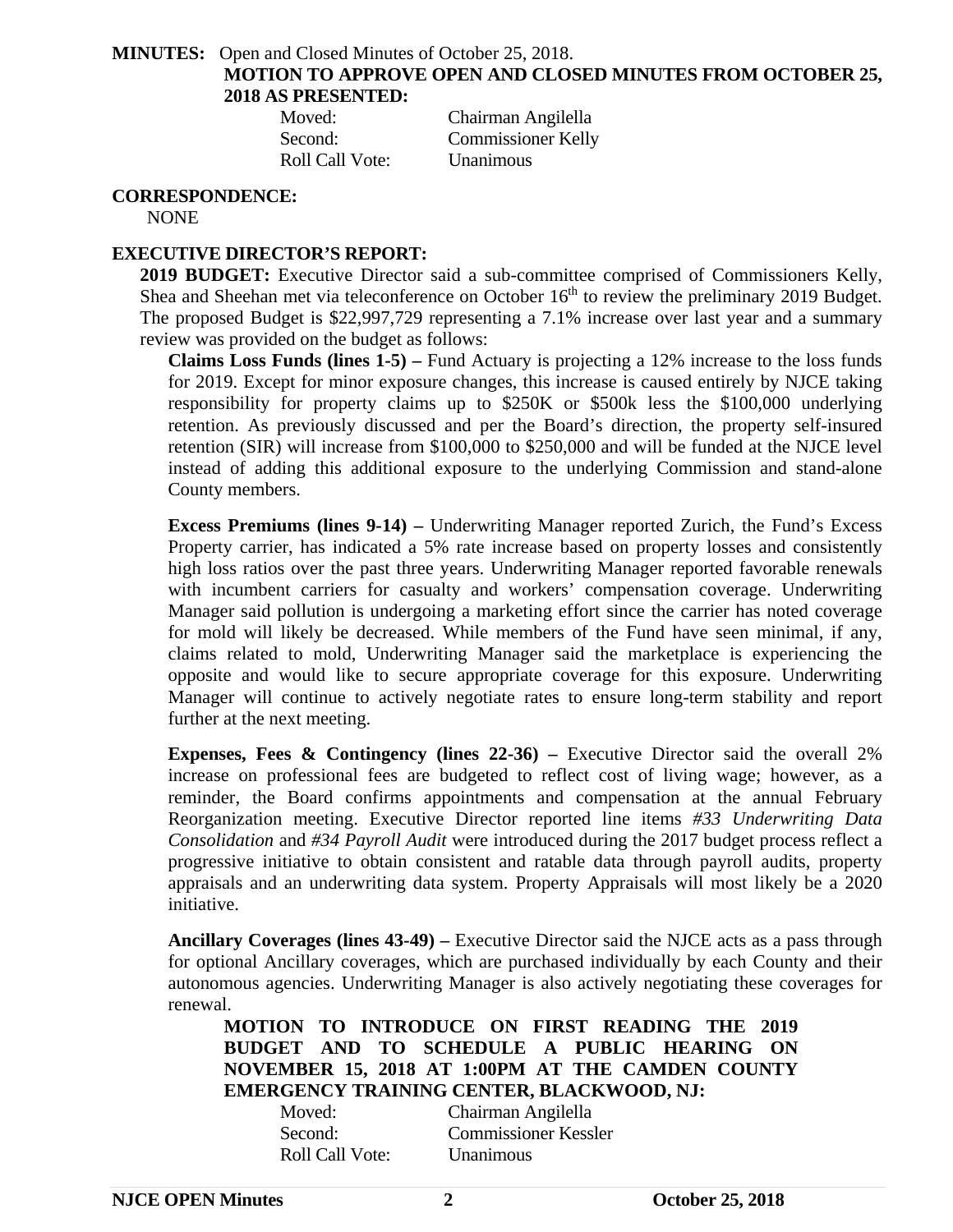**DIVIDEND:** Executive Director reported the sub-committee also reviewed available dividend options and requested that a range be presented for today's discussion and action. The subcommittee recommended options where all members would realize a dividend. Executive Director said the Fund has distributed dividends over the past three years in the amounts of \$200,000 in 2017, \$150,000 in 2016 and \$150,000 in 2015. Enclosed in the agenda was a worksheet on the allowable dividends per State Regulations at the last audit of 12/31/17, as well as, the range of dividends was reviewed for consideration. The Board of Fund Commissioners agreed to table any action to authorize the release of a dividend until the next meeting so that NJCE members could discuss with their respective boards what dividend option would be most beneficial. Since this action was tabled, resolution 42-18 was not acted upon.

**PROFESSIONAL CONTRACTS – ACTUARY:** The Fund's contract with The Actuarial Advantage will expire on November 16, 2018. The Fund office will issue a Request for Price Quotes and report the responses received at the next available meeting.

**NJCE CLAIMS REVIEW COMMITTEE:** A working draft of the Claims Review Committee charter was submitted for consideration and subject to final review by the Fund Attorney and adoption by the Board. Once finalized, a minimum of three Fund Commissioners will be asked to volunteer to serve on the committee. It is anticipated that the Committee will begin meeting in January 2019.

**NEW JERSEY COUNTIES EXCESS JOINT INSURANCE FUND – JOINT INSURANCE CLAIMS COMMITTEES BEST PRACTICES WORKSHOP:** The 7<sup>th</sup> annual Joint Insurance Claims Committees Best Practice Workshop is scheduled for Wednesday, October 31, 2018 at the Conner Strong & Buckelew office in Marlton, NJ. This year's topics include an overview of controlled insurance programs, body worn cameras in law enforcement and topics related to the opioid epidemic.

**EXCESS PROPERTY THIRD PARTY ADMINISTRATOR (TPA):** As previously discussed, the Excess Property SIR is increasing from \$100,000 to \$250,000 and will be funded at the NJCE level. The Fund office is working with the Fund Attorney to issue a Request for Proposals for a TPA to manage and adjust Excess Property claims from 1<sup>st</sup> dollar.

**ONLINE UNDERWRITING & CLAIMS RISK MANAGEMENT INFORMATION SYSTEM:** Based on prior authorization from the Board, PERMA has met with representatives from Origami to discuss an online underwriting and claims data platform for members' to access as a resource. Discussions are progressing and we will continue to update the Board on our progress.

**AUDIT FILING:** The final 2017 Year End Audit has been filed with both Departments of Insurance and Community Affairs and the Synopsis of Audit was published in the Fund's official newspaper.

**FINANCIAL FAST TRACK:** Executive Director said the Financial Fast Track as of August 31, 2018 reflected a statutory surplus of \$13.9 million

#### **UNDERWRITING MANAGER**

**REPORT:** Underwriting Manager said there was nothing additional to report.

## **TREASURER REPORT:**

Included in the agenda were the confirmation of bills lists, approval of current month bills and the Treasurer's reports for August.

#### **NJCE OPEN Minutes 3 October 25, 2018**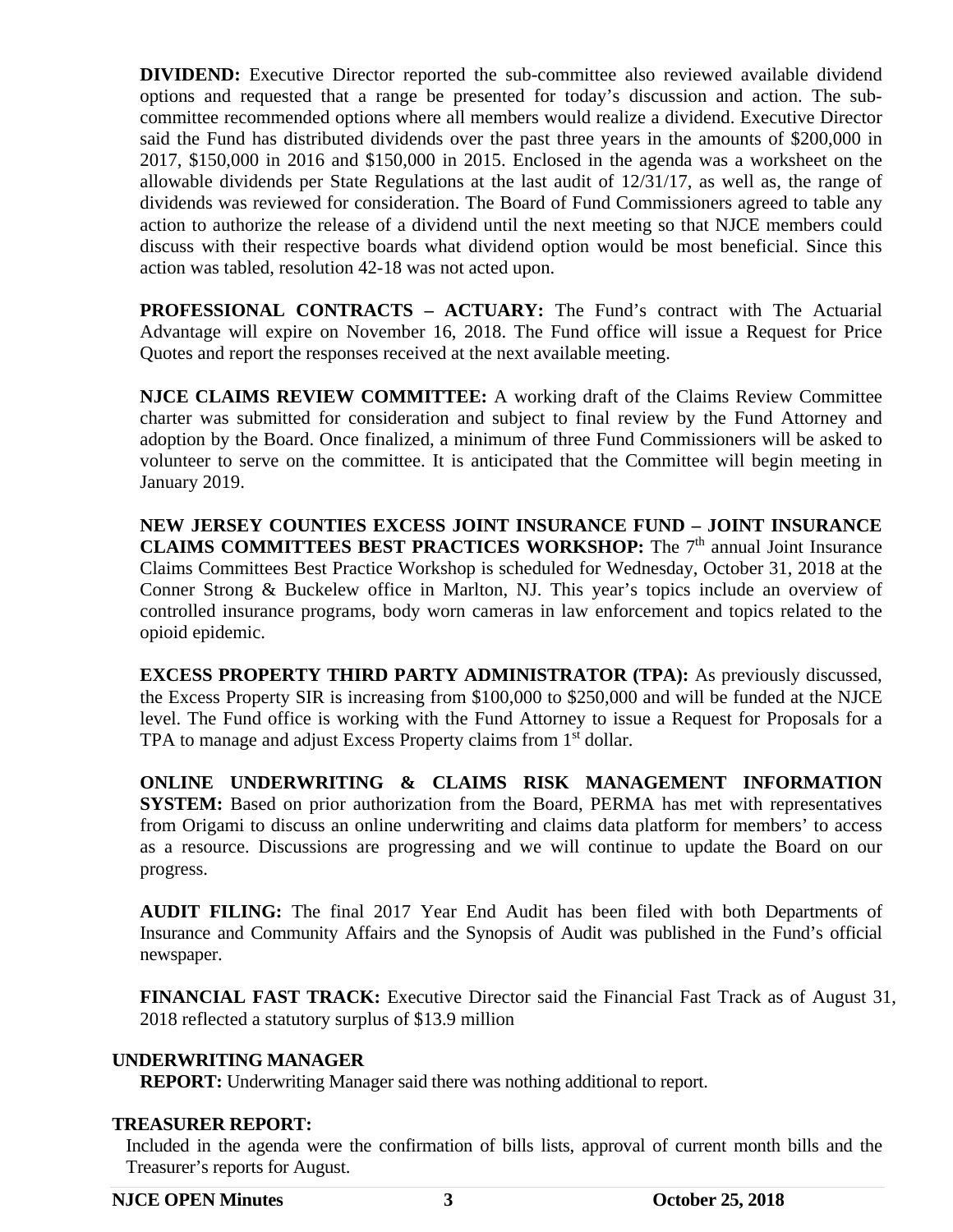## **VOUCHER PAYMENTS (BILL LIST) –**

Resolution 43-18 October 2018 Bills Approval of Payments \$127,046.31

#### **CONFIRMATION OF AUGUST 2018 CLAIMS PAYMENTS/CERTIFICATION OF CLAIMS TRANSFERS:**

| 2010         | 350.00      |
|--------------|-------------|
| 2011         | 3036.00     |
| 2012         | 18,768.25   |
| 2013         | 2,615.14    |
| 2014         | 3,374.14    |
| 2015         | 390.00      |
| 2016         | 0.00        |
| 2017         | 0.00        |
| 2018         | 0.00        |
| <b>TOTAL</b> | \$28,533.53 |

# **MOTION TO APPROVE OCTOBER 2018 BILLS LIST RESOLUTION 43-18 AND TREASURER'S REPORTS AS PRESENTED:**

| Moved:     | Chairman Angilella          |
|------------|-----------------------------|
| Second:    | <b>Commissioner Sheehan</b> |
| Roll Call: | $9$ Ayes $-0$ Nays          |

#### **SAFETY DIRECTOR:**

**REPORT:** Safety Director submitted a report reflecting the risk control activities from September to October 2018 and Safety Director Bulletins distributed during that time. Safety Director noted that the MEL Media Library was enhanced to remove outdated items that do not reflect current regulations, titles were added on emerging risk control topics, as well as a law enforcement series *In the Line of Duty.* In addition, a total of 90 instructor-led courses were held during September/October.

#### **FUND ATTORNEY:**

**REPORT:** Fund Attorney said there was nothing additional to report.

#### **RESOLUTIONS:**

**RESOLUTION 42-18:** Resolution authorizing refund from the 2011 Fund Year, 2013 Fund Year and 2014 Fund Year.

*This action was tabled and as such this resolution was not acted upon.* 

#### **CLAIMS ADMINISTRATOR:**

**REPORT:** AmeriHealth Casualty Services is in need of a Closed Session to discuss claims status and other matters; enclosed in the agenda was Resolution 44-18 authorizing closed session. Under separate cover, Fund Commissioners received materials from AmeriHealth Casualty Services and/or the Executive Director.

# **MOTION TO ADOPT RESOLUTION 42-18 AUTHORIZING THE NEED TO ENTER INTO CLOSED SESSION FOR THE PURPOSE AS PERMITTED BY THE OPEN PUBLIC MEETINGS ACT, MORE SPECIFICALLY TO DISCUSS POTENTIAL LITIGATION ON CLAIM NUMBER #640-116-129 AND CLAIM #640-113-43:**

| Moved:     | Chairman Angilella          |
|------------|-----------------------------|
| Second:    | <b>Commissioner Kessler</b> |
| Roll Call: | <b>Unanimous</b>            |